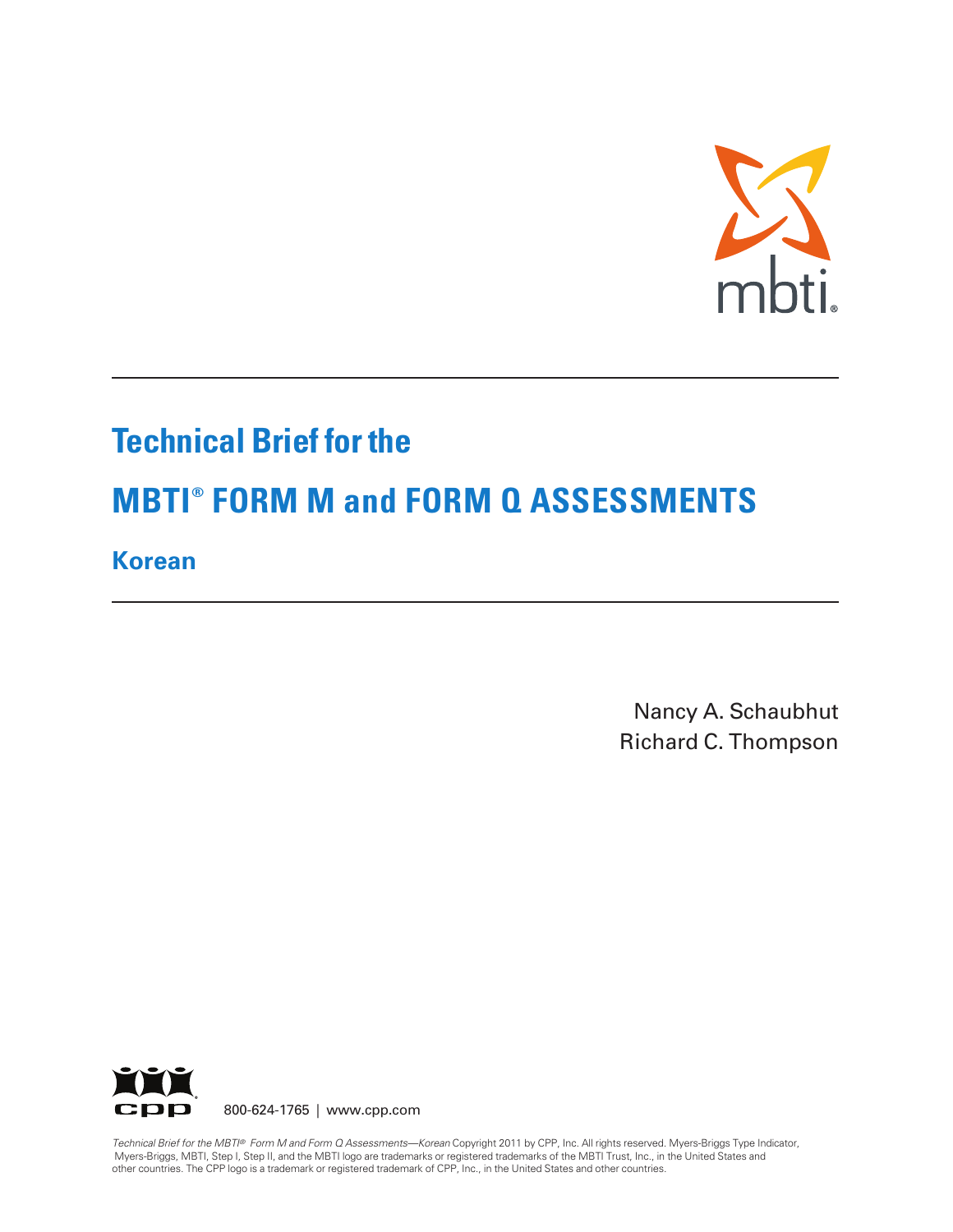### **INTRODUCTION**

The *Myers-Briggs Type Indicator®* (MBTI®) instrument is one of the most commonly used personality assessments in the world. Because administration of the instrument outside the United States is growing rapidly, new translations are continually being developed for use in specific regions. This document summarizes the initial measurement properties of a translation of the MBTI Form M and Form Q assessments developed for use in Korea. To that end, it examines the reliability of the Korean translation of the MBTI Form M and Form Q assessments, reports on type distribution in a Korean sample, and provides comparisons with the U.S. National Representative Sample to examine similarities and differences between the groups.

## **THE MBTI ® ASSESSMENT**

The MBTI assessment uses a typology composed of four pairs of opposite preferences, called *dichotomies:*

- Extraversion (E) or Introversion (I)—where you focus your attention and get energy
- Sensing (S) or Intuition (N)—how you take in information
- Thinking (T) or Feeling (F)—how you make decisions
- Judging (J) or Perceiving (P)—how you deal with the outer world

The MBTI assessment combines an individual's four preferences—one preference from each dichotomy, denoted by its letter—to yield one of the 16 possible personality types (e.g., ESTJ, INFP, etc.). Each type is equally valuable, and an individual inherently belongs to one of the 16 types. This model differentiates the MBTI assessment from most other personality instruments, which typically assess personality traits. Trait-based instruments measure how much of a certain characteristic people possess. Unlike the MBTI assessment, those instruments usually consider one "end" of a trait to be more positive and the other to be more negative.

#### **KOREAN SAMPLE**

Following the translation of the MBTI assessment into Korean, a sample of participants was obtained for this study. The participants in this sample completed the

MBTI®—Global Research version of the assessment, which contains all the items in the U.S. version of Form M and Form Q as well as all the items in the pan-European Step I and Step II assessments. It is important to note that this Korean sample is not a representative sample; rather, it is a sample of convenience. Therefore, no inferences may be drawn about the preferences or type distribution of the Korean population. The data reported in this document should be used for psychometric information purposes only.

#### **Sample Description**

This sample is composed of 3,758 individuals who each completed the MBTI®—Global Research version of the assessment in Korean. This version of the assessment includes 230 MBTI items and contains the current commercial versions of the MBTI assessment (the Form M, Form Q, and European Step I and Step II assessments). Limited demographic information was available for this sample. The sample included 55% women and 45% men. Respondents' ages ranged from 18 to 78 years (mean = 34.0, *SD* = 11.9). They reported their highest level of education completed as follows: 44% bachelor's degree, 30% some college—no degree, 11% master's degree, 10% high school diploma, 2% some high school, 2% doctorate (e.g., PhD, EdD).

As shown in Table 1, the most frequently occurring types for this sample are ISTJ (13.0%) and ESTJ (11.1%). The least common types are INTJ and ENTJ (2.1% each). Selfselection ratios (SSR) were computed by comparing the percentage of each type in the Korean sample to that in the U.S. National Representative Sample (Myers, Mc-Caulley, Quenk, & Hammer, 1998). In this sample, INFJs are more than one and a half times more prevalent than we would expect based on their representation in the U.S. population. On the other hand, ISFJs are less common in this Korean sample than in the U.S. sample. Since this Korean sample is not representative of the population, no inferences should be made about the population's distribution of type.

Table 2 shows the number and percentage of respondents for each preference. Also included for reference are the number and percentage of respondents for each preference in the U.S. National Representative Sample (Myers, McCaulley, Quenk, & Hammer 1998).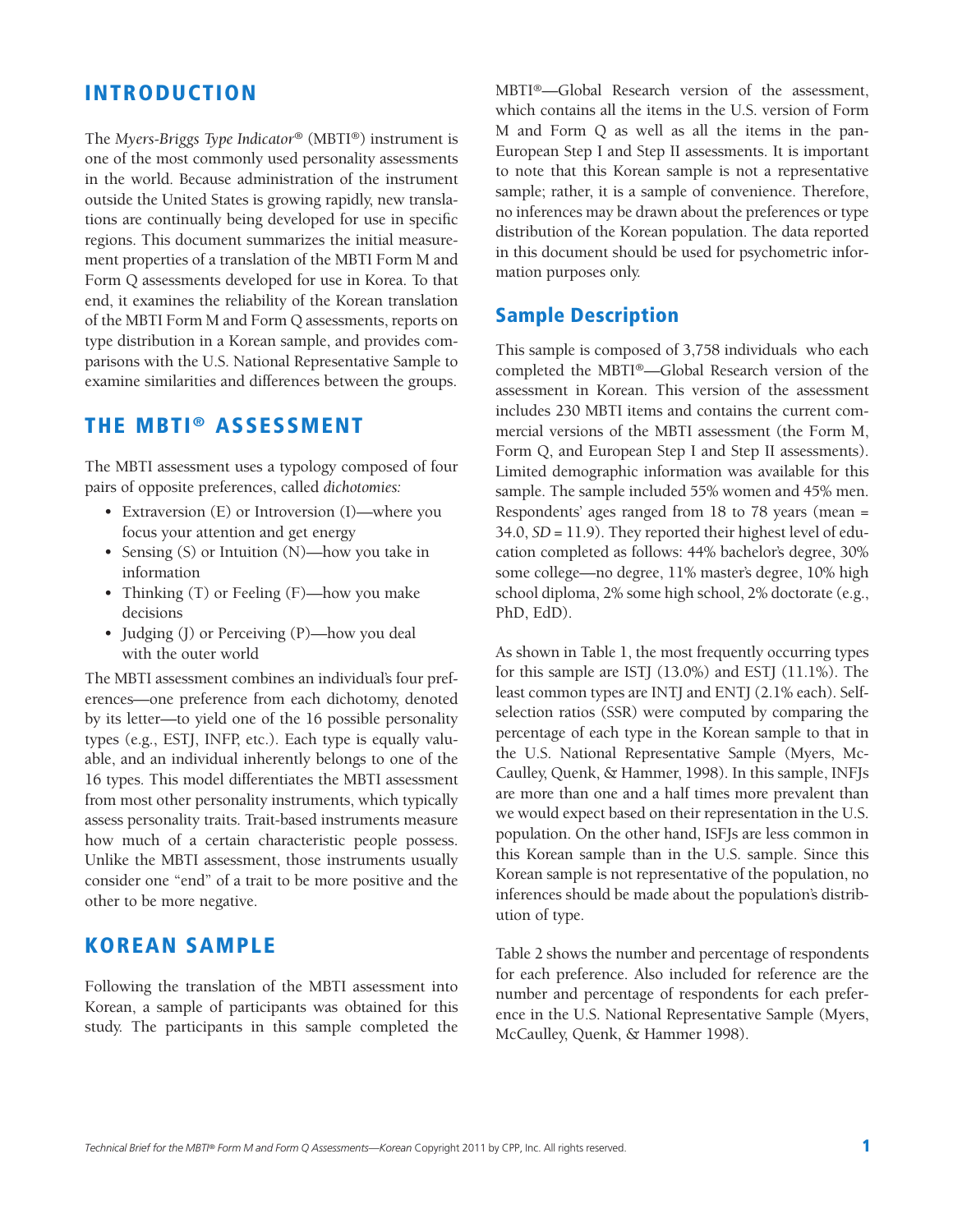

*Note: N* = 3,758.

## **RELIABILITY OF THE FORM M PREFERENCES**

The internal consistency reliabilities (Cronbach's alphas) for the Korean sample and the U.S. National Representative Sample are reported in Table 3. The reliabilities of the four dichotomies are good for the Korean sample, and are very similar to those reported in the *MBTI® Manual* (Myers et al., 1998).

## **PREDICTION RATIOS**

Prediction ratios measure the likelihood that a person choosing a certain response will in fact have that preference (Myers et al., 1998). Prediction ratios for the Korean sample are reported in Table 4. While some ratios are lower than desirable, they are generally in line with prediction ratios for other international samples (Schaubhut & Thompson, 2010a; Schaubhut & Thompson, 2010b; Schaubhut & Thompson, 2011).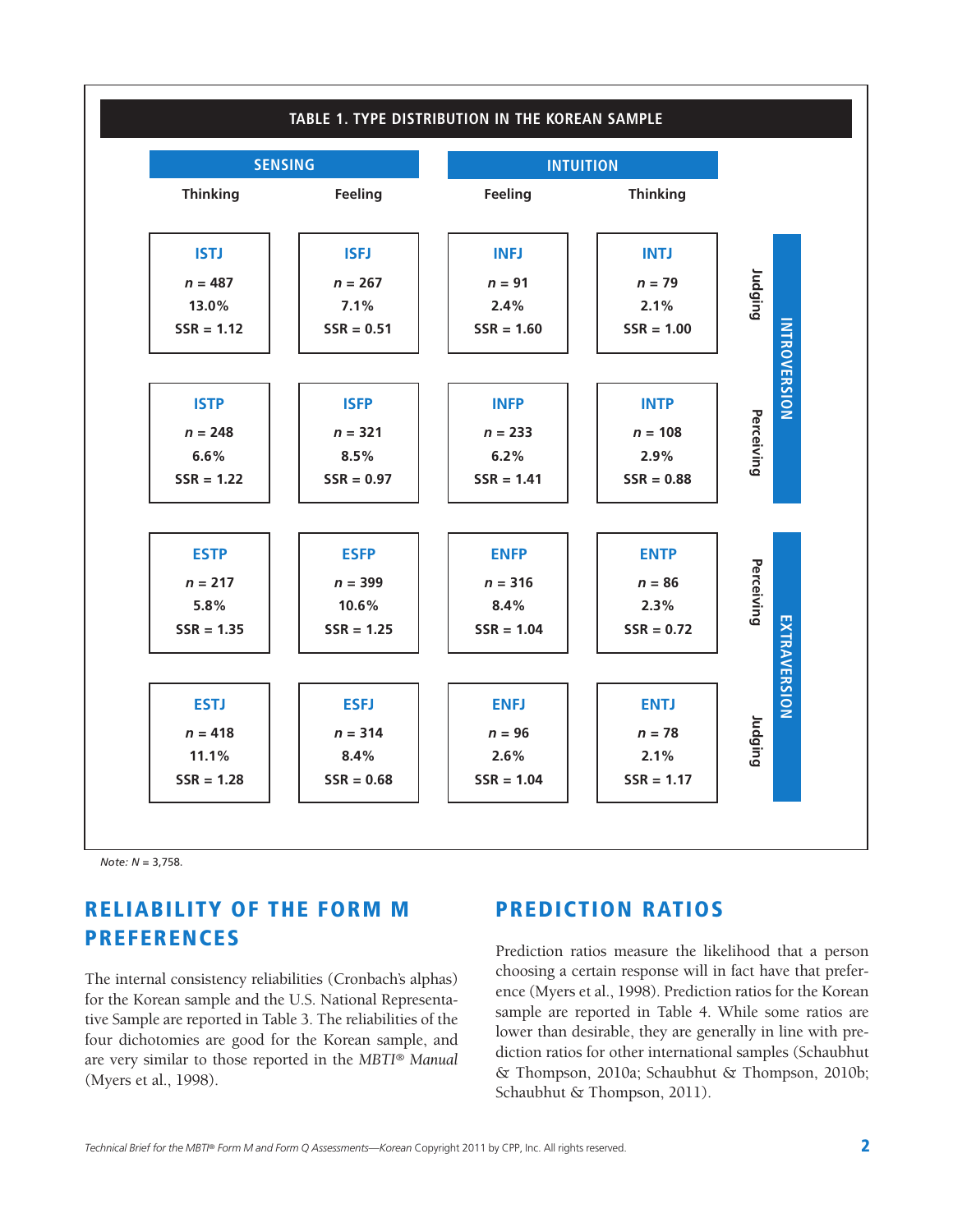|                         | <b>Korean Sample</b><br>$(N = 3,758)$ |               | U.S. National Representative Sample<br>$(N = 3,009)$ |               |  |
|-------------------------|---------------------------------------|---------------|------------------------------------------------------|---------------|--|
| Preference              | n                                     | $\frac{0}{0}$ | $\sqrt{n}$                                           | $\frac{0}{0}$ |  |
| <b>Extraversion (E)</b> | 1,924                                 | 51.2          | 1,483                                                | 49.3          |  |
| Introversion (I)        | 1,834                                 | 48.8          | 1,526                                                | 50.7          |  |
| Sensing (S)             | 2,671                                 | 71.1          | 2,206                                                | 73.3          |  |
| Intuition (N)           | 1,087                                 | 28.9          | 803                                                  | 26.7          |  |
| Thinking (T)            | 1,721                                 | 45.8          | 1,210                                                | 40.2          |  |
| Feeling (F)             | 2,037                                 | 54.2          | 1,799                                                | 59.8          |  |
| Judging (J)             | 1,830                                 | 48.7          | 1,629                                                | 54.1          |  |
| Perceiving (P)          | 1,928                                 | 51.3          | 1,380                                                | 45.9          |  |
|                         |                                       |               |                                                      |               |  |

**TABLE 2. MBTI® PREFERENCE DISTRIBUTIONS FOR THE KOREAN SAMPLE**

*Note:* Source for the U.S. National Representative Sample is Myers, McCaulley, Quenk, and Hammer (1998).

#### **TABLE 3. MBTI® DICHOTOMY INTERNAL CONSISTENCY RELIABILITIES FOR THE KOREAN SAMPLE AND THE U.S. NATIONAL REPRESENTATIVE SAMPLE**

| Korean Sample           | <b>U.S. National Representative Sample</b> |  |
|-------------------------|--------------------------------------------|--|
| <b>Cronbach's Alpha</b> | <b>Cronbach's Alpha</b>                    |  |
| .91                     | .91                                        |  |
| .88                     | .92                                        |  |
| .90                     | .91                                        |  |
| .91                     | .92                                        |  |
|                         |                                            |  |

*Note:* Source for the U.S. National Representative Sample is Myers, McCaulley, Quenk, and Hammer (1998).

## **FACTOR ANALYSIS**

Several studies have conducted confirmatory factor analyses of the MBTI assessment to assess the validity of the factors of the MBTI assessment. They have indicated that a four-factor model, such as the one theorized and developed by Myers, is the most appropriate and offers the best fit (Harvey, Murry, & Stamoulis, 1995; Johnson & Saunders, 1990). A principal components exploratory factor analysis with varimax rotation was conducted using the item responses from the Korean sample. The results are presented in Table 5. The shaded cells show that factor 1 is S–N, factor 2 is J–P, factor 3 is E–I, and factor 4 is T–F. The four-factor structure produced by this analysis shows that the Korean MBTI Form M items are measuring their intended constructs, the four dichotomies.

## **RELIABILITY OF THE FORM Q FACETS**

The MBTI Form Q assessment includes the 93 items that make up the MBTI Form M assessment (measuring the four dichotomies: E–I, S–N, T–F, and J–P) plus another 51 items that are used only to measure the Form Q facets. For each of the four dichotomies there are five facets (see Table 6), yielding a total of 20 facets. These facets help describe some of the ways in which each preference can be different for each individual to create a richer and more detailed description of an individual's behavior. The remaining analyses focus on the evaluation of the Form Q facets.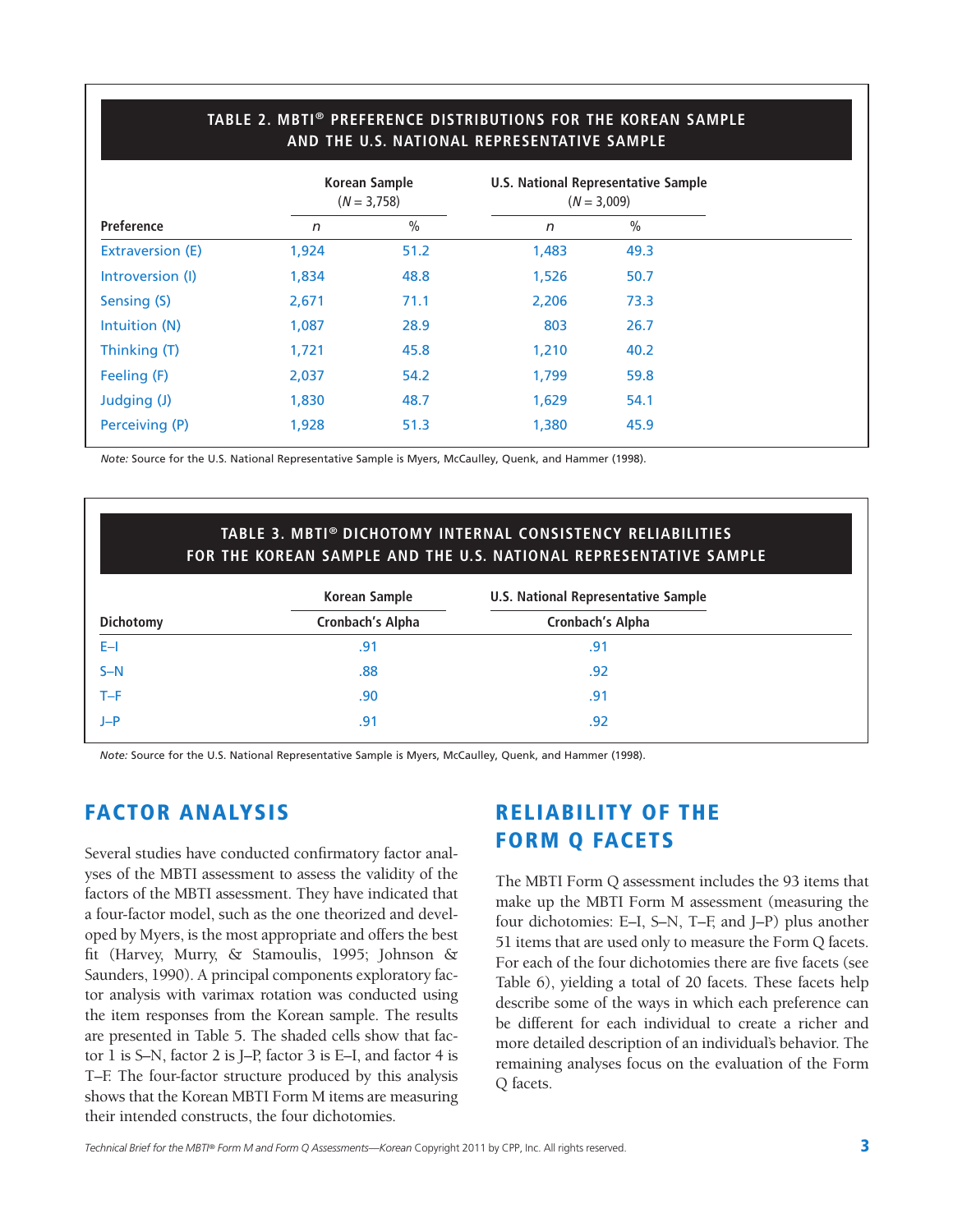| <b>Item Code</b> | <b>ESTJ</b><br><b>Prediction Ratio</b> | <b>INFP</b><br><b>Prediction Ratio</b> | <b>Item Code</b> | <b>ESTJ</b><br><b>Prediction Ratio</b> | <b>INFP</b><br><b>Prediction Ratio</b> |
|------------------|----------------------------------------|----------------------------------------|------------------|----------------------------------------|----------------------------------------|
| EI1              | .73                                    | .95                                    | <b>SN17</b>      | .73                                    | .58                                    |
| EI2              | .83                                    | .75                                    | <b>SN18</b>      | .73                                    | .85                                    |
| EI3              | .73                                    | .73                                    | <b>SN19</b>      | .74                                    | .68                                    |
| E <sub>14</sub>  | .73                                    | .71                                    | <b>SN20</b>      | .84                                    | .80                                    |
| EI5              | .75                                    | .75                                    | <b>SN21</b>      | .61                                    | .75                                    |
| EI6              | .84                                    | .79                                    | <b>SN22</b>      | .81                                    | .64                                    |
| EI7              | .75                                    | .65                                    | <b>SN23</b>      | .84                                    | .63                                    |
| EI8              | .78                                    | .75                                    | <b>SN24</b>      | .87                                    | .80                                    |
| EI9              | .75                                    | .87                                    | <b>SN25</b>      | .73                                    | .60                                    |
| <b>EI10</b>      | .74                                    | .83                                    | <b>SN26</b>      | .69                                    | .60                                    |
| <b>EI11</b>      | .77                                    | .87                                    | TF1              | .72                                    | .72                                    |
| EI12             | .80                                    | .87                                    | TF <sub>2</sub>  | .67                                    | .71                                    |
| <b>EI13</b>      | .67                                    | .75                                    | TF3              | .85                                    | .73                                    |
| EI14             | .81                                    | .69                                    | TF4              | .78                                    | .61                                    |
| <b>EI15</b>      | .68                                    | .75                                    | TF <sub>5</sub>  | .83                                    | .77                                    |
| <b>EI16</b>      | .67                                    | .76                                    | TF <sub>6</sub>  | .71                                    | .69                                    |
| E117             | .75                                    | .91                                    | TF7              | .72                                    | .84                                    |
| <b>EI18</b>      | .75                                    | .63                                    | TF8              | .80                                    | .68                                    |
| EI19             | .81                                    | .73                                    | TF <sub>9</sub>  | .88                                    | .65                                    |
| <b>EI20</b>      | .70                                    | .73                                    | <b>TF10</b>      | .64                                    | .70                                    |
| <b>EI21</b>      | .48                                    | .75                                    | <b>TF11</b>      | .70                                    | .73                                    |
| SN <sub>1</sub>  | .76                                    | .76                                    | <b>TF12</b>      | .80                                    | .70                                    |
| SN <sub>2</sub>  | .59                                    | .64                                    | <b>TF13</b>      | .65                                    | .62                                    |
| SN <sub>3</sub>  | .85                                    | .72                                    | <b>TF14</b>      | .83                                    | .77                                    |
| SN4              | .61                                    | .59                                    | <b>TF15</b>      | .79                                    | .86                                    |
| SN <sub>5</sub>  | .75                                    | .69                                    | <b>TF16</b>      | .68                                    | .79                                    |
| SN <sub>6</sub>  | .71                                    | .67                                    | <b>TF17</b>      | .81                                    | .83                                    |
| SN <sub>7</sub>  | .66                                    | .61                                    | <b>TF18</b>      | .72                                    | .82                                    |
| SN <sub>8</sub>  | .71                                    | .84                                    | <b>TF19</b>      | .72                                    | .75                                    |
| SN <sub>9</sub>  | .89                                    | .73                                    | <b>TF20</b>      | .79                                    | .69                                    |
| <b>SN10</b>      | .73                                    | .86                                    | <b>TF21</b>      | .81                                    | .63                                    |
| <b>SN11</b>      | .60                                    | .79                                    | <b>TF22</b>      | .73                                    | .67                                    |
| <b>SN12</b>      | .69                                    | .75                                    | <b>TF23</b>      | .61                                    | .80                                    |
| <b>SN13</b>      | .90                                    | .70                                    | <b>TF24</b>      | .64                                    | .67                                    |
| <b>SN14</b>      | .88                                    | .77                                    | JP1              | .69                                    | .81                                    |
| <b>SN15</b>      | .74                                    | .64                                    | JP2              | .68                                    | .79                                    |
| <b>SN16</b>      | .71                                    | .62                                    | JP3              | .76                                    | .79                                    |

*Technical Brief for the MBTI ® Form <sup>M</sup> and Form <sup>Q</sup> Assessments—Korean* Copyright <sup>2011</sup> by CPP, Inc. All rights reserved. **4**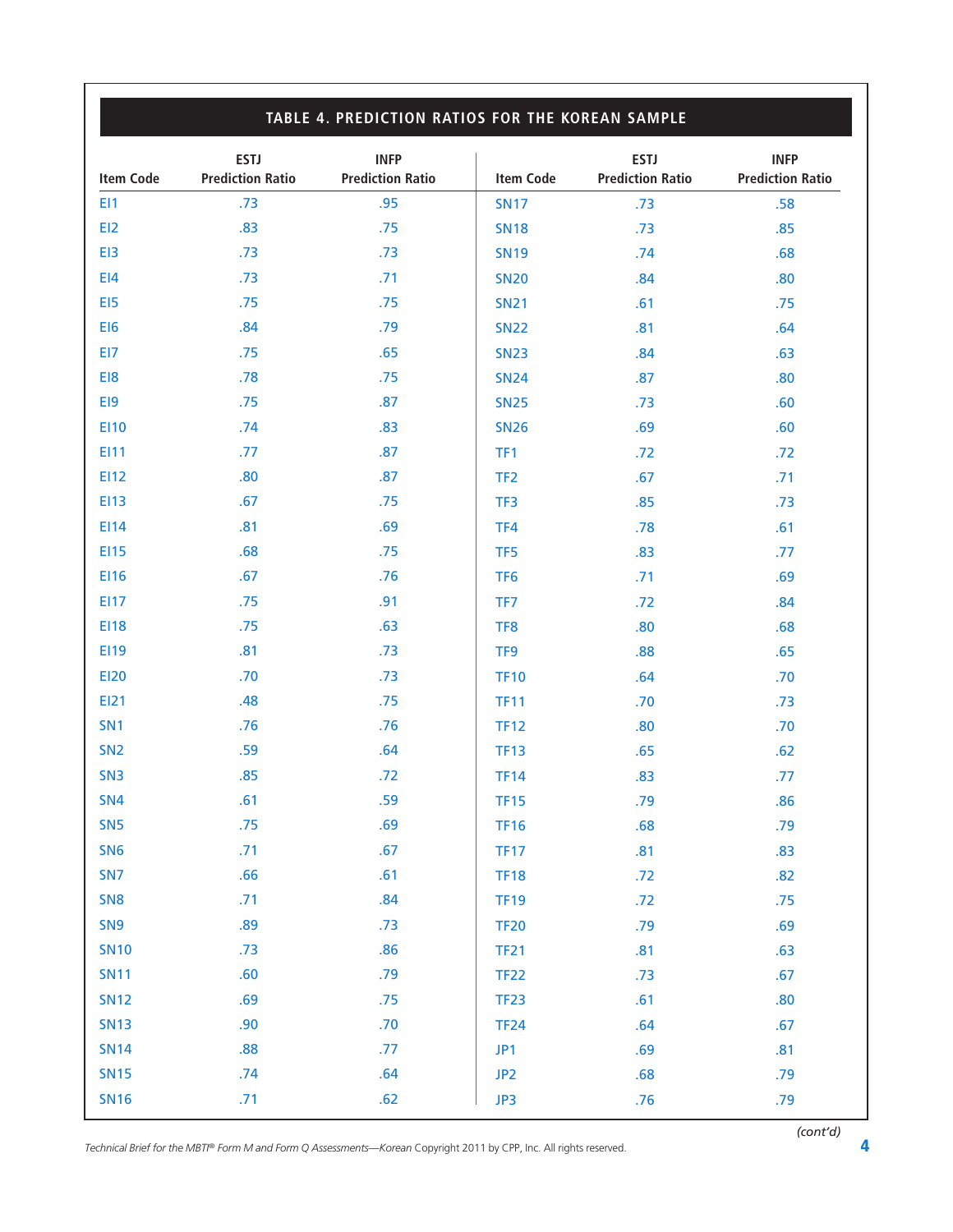| TABLE 4. PREDICTION RATIOS FOR THE KOREAN SAMPLE CONT'D |                                        |                                        |                  |                                        |                                        |  |  |
|---------------------------------------------------------|----------------------------------------|----------------------------------------|------------------|----------------------------------------|----------------------------------------|--|--|
| <b>Item Code</b>                                        | <b>ESTJ</b><br><b>Prediction Ratio</b> | <b>INFP</b><br><b>Prediction Ratio</b> | <b>Item Code</b> | <b>ESTJ</b><br><b>Prediction Ratio</b> | <b>INFP</b><br><b>Prediction Ratio</b> |  |  |
| JP4                                                     | .66                                    | .80                                    | <b>JP14</b>      | .74                                    | .74                                    |  |  |
| JP5                                                     | .57                                    | .69                                    | <b>JP15</b>      | .72                                    | .82                                    |  |  |
| JP <sub>6</sub>                                         | .65                                    | .83                                    | <b>JP16</b>      | .89                                    | .72                                    |  |  |
| JP7                                                     | .80                                    | .82                                    | <b>JP17</b>      | .78                                    | .72                                    |  |  |
| JP8                                                     | .70                                    | .86                                    | <b>JP18</b>      | .77                                    | .75                                    |  |  |
| JP9                                                     | .67                                    | .95                                    | <b>JP19</b>      | .63                                    | .83                                    |  |  |
| <b>JP10</b>                                             | .71                                    | .72                                    | <b>JP20</b>      | .72                                    | .88                                    |  |  |
| <b>JP11</b>                                             | .84                                    | .75                                    | <b>JP21</b>      | .73                                    | .76                                    |  |  |
| <b>JP12</b>                                             | .63                                    | .74                                    | <b>JP22</b>      | .87                                    | .77                                    |  |  |
| <b>JP13</b>                                             | .87                                    | .78                                    |                  |                                        |                                        |  |  |

Internal consistency reliabilities for each facet are reported in Table 6 for the Korean sample and the U.S. National Representative Sample. The Korean sample alphas range from .33 (Questioning–Accommodating) to .81 (Tough– Tender). Overall, about half of this sample's alphas are slightly lower than those of the U.S. National Representative Sample. This is consistent with the reliabilities that have been found for other translations of the MBTI Form Q (or Step II for Europe) assessment (Quenk, Hammer,

& Majors, 2004; Schaubhut, 2008). Reliabilities for nine other translations can be found in the *MBTI ® Step II ™ Manual,* European edition (Quenk et al., 2004). Items comprising facet scales with lower alphas, such as Practical–Conceptual and Questioning–Accommodating, were evaluated for potential translation problems. Since none was apparent, from a reliability perspective these facet scales may not work as well in this culture.

| TABLE 5. FACTOR ANALYSIS ROTATED COMPONENT MATRIX<br><b>FOR THE KOREAN SAMPLE</b> |                     |                     |                     |                     |                     |                     |                     |                     |                     |
|-----------------------------------------------------------------------------------|---------------------|---------------------|---------------------|---------------------|---------------------|---------------------|---------------------|---------------------|---------------------|
| <b>Item</b><br>Code                                                               | Factor 1<br>$(S-N)$ | Factor 2<br>$(J-P)$ | Factor 3<br>$(E-I)$ | Factor 4<br>$(T-F)$ | <b>Item</b><br>Code | Factor 1<br>$(S-N)$ | Factor 2<br>$(J-P)$ | Factor 3<br>$(E-I)$ | Factor 4<br>$(T-F)$ |
| EI1                                                                               | .72                 | $-.02$              | .01                 | $-.02$              | <b>EI12</b>         | .75                 | $-.03$              | $-.03$              | $-.07$              |
| EI <sub>2</sub>                                                                   | .64                 | .00.                | $-.02$              | $-.02$              | E113                | .48                 | $-.09$              | $-.09$              | $-.06$              |
| E <sub>13</sub>                                                                   | .56                 | .03                 | .04                 | $-.07$              | E114                | .58                 | $-.04$              | $-.05$              | $-.01$              |
| E <sub>14</sub>                                                                   | .53                 | $-.04$              | $-.08$              | .07                 | <b>EI15</b>         | .52                 | .01                 | $-.07$              | .09                 |
| EI5                                                                               | .59                 | $-.02$              | $-.09$              | .08                 | <b>EI16</b>         | .51                 | .02                 | $-.10$              | .08                 |
| EI <sub>6</sub>                                                                   | .68                 | .01                 | .01                 | $-.02$              | E117                | .70                 | $-.01$              | $-.06$              | .07                 |
| EI7                                                                               | .48                 | $-.05$              | $-.02$              | $-.02$              | <b>EI18</b>         | .44                 | $-.06$              | $-.09$              | .06                 |
| EI8                                                                               | .60                 | $-.07$              | $-.03$              | $-.02$              | <b>EI19</b>         | .61                 | .00.                | .06                 | $-.05$              |
| EI9                                                                               | .72                 | $-.05$              | .03                 | $-.06$              | <b>EI20</b>         | .49                 | .02                 | .01                 | $-.08$              |
| <b>E110</b>                                                                       | .67                 | .01                 | .04                 | $-.08$              | EI21                | .61                 | .03                 | .02                 | .02                 |
| EI11                                                                              | .73                 | $-.05$              | $-.01$              | $-.06$              |                     |                     |                     |                     |                     |

*(cont'd)*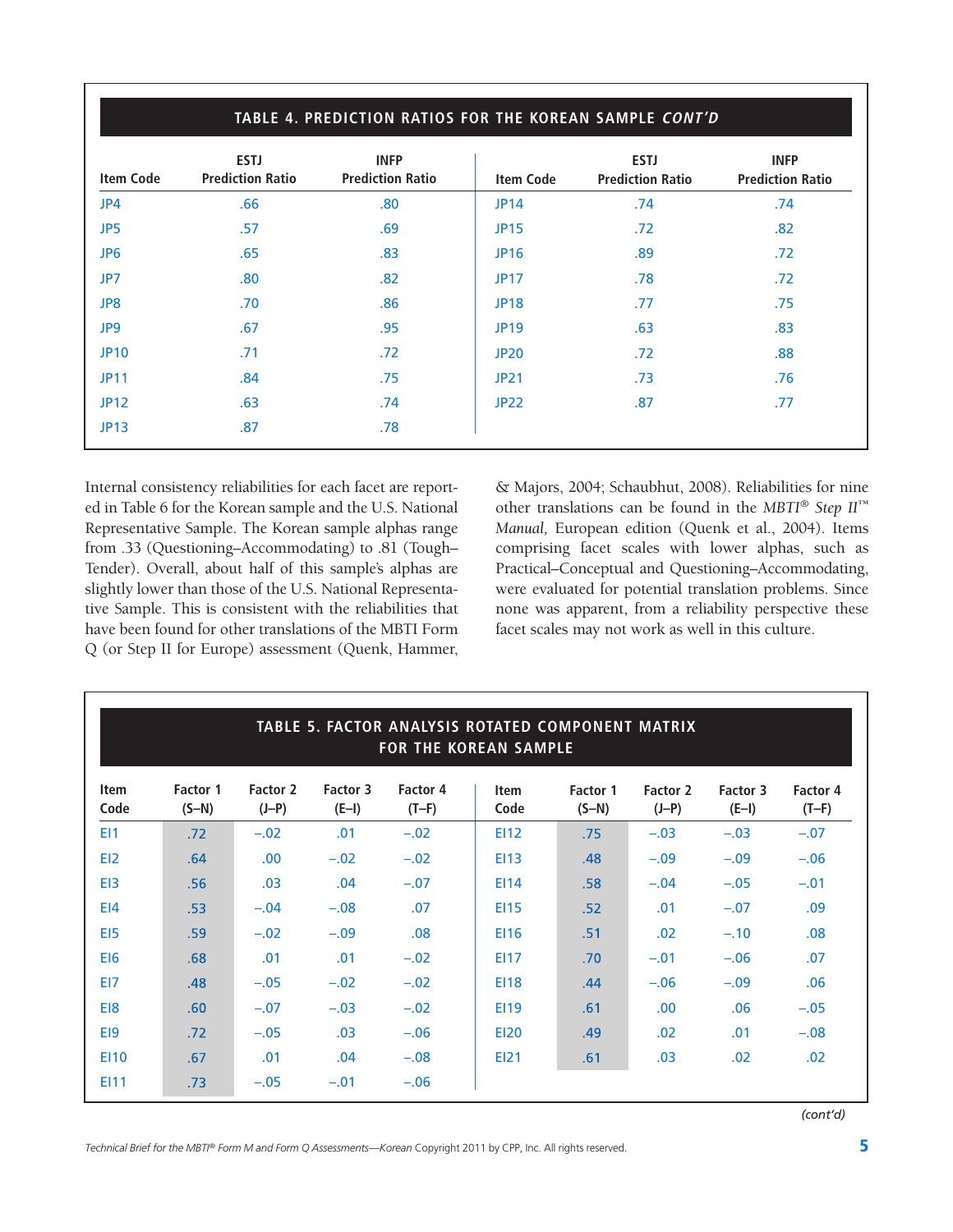|                 | TABLE 5. FACTOR ANALYSIS ROTATED COMPONENT MATRIX<br>FOR THE KOREAN SAMPLE CONT'D |                     |                     |                     |                     |                     |                     |                     |                     |
|-----------------|-----------------------------------------------------------------------------------|---------------------|---------------------|---------------------|---------------------|---------------------|---------------------|---------------------|---------------------|
| Item<br>Code    | Factor 1<br>$(S-N)$                                                               | Factor 2<br>$(J-P)$ | Factor 3<br>$(E-I)$ | Factor 4<br>$(T-F)$ | <b>Item</b><br>Code | Factor 1<br>$(S-N)$ | Factor 2<br>$(J-P)$ | Factor 3<br>$(E-I)$ | Factor 4<br>$(T-F)$ |
| SN <sub>1</sub> | .14                                                                               | $-.08$              | $-.08$              | .26                 | <b>TF11</b>         | .06                 | .01                 | .56                 | .00.                |
| SN <sub>2</sub> | .03                                                                               | .12                 | .15                 | .53                 | <b>TF12</b>         | .03                 | .10                 | .61                 | $-.04$              |
| SN <sub>3</sub> | .02                                                                               | .09                 | .11                 | .61                 | <b>TF13</b>         | $-.31$              | .13                 | .21                 | .33                 |
| SN <sub>4</sub> | .08                                                                               | $-.01$              | $-.06$              | .23                 | <b>TF14</b>         | $-.08$              | .08                 | .67                 | .08                 |
| SN <sub>5</sub> | .00                                                                               | .11                 | .06                 | .47                 | <b>TF15</b>         | $-.03$              | .15                 | .68                 | .06                 |
| SN <sub>6</sub> | $-.05$                                                                            | .17                 | .08                 | .38                 | <b>TF16</b>         | $-.02$              | .07                 | .55                 | .11                 |
| SN <sub>7</sub> | $-.12$                                                                            | .02                 | $-.19$              | .38                 | <b>TF17</b>         | $-.07$              | .17                 | .67                 | .08                 |
| SN <sub>8</sub> | .08                                                                               | .22                 | .26                 | .52                 | <b>TF18</b>         | $-.01$              | .15                 | .56                 | .32                 |
| SN <sub>9</sub> | $-.14$                                                                            | .08                 | .03                 | .70                 | <b>TF19</b>         | .04                 | .07                 | .58                 | $-.09$              |
| <b>SN10</b>     | .08                                                                               | .17                 | .18                 | .59                 | <b>TF20</b>         | $-.02$              | .08                 | .58                 | .03                 |
| <b>SN11</b>     | .17                                                                               | $-.01$              | $-.04$              | .44                 | <b>TF21</b>         | .10                 | .00                 | .55                 | $-.02$              |
| <b>SN12</b>     | .15                                                                               | .18                 | .14                 | .45                 | <b>TF22</b>         | $-.08$              | .12                 | .46                 | .08                 |
| <b>SN13</b>     | $-.14$                                                                            | .07                 | .05                 | .66                 | <b>TF23</b>         | $-.01$              | .06                 | .41                 | $-.02$              |
| <b>SN14</b>     | .01                                                                               | .14                 | .19                 | .64                 | <b>TF24</b>         | $-.02$              | .05                 | .38                 | .01                 |
| <b>SN15</b>     | $-.10$                                                                            | .03                 | $-.04$              | .45                 | JP1                 | $-.04$              | .56                 | .05                 | .11                 |
| <b>SN16</b>     | $-.23$                                                                            | .16                 | .32                 | .29                 | JP <sub>2</sub>     | $-.05$              | .54                 | .07                 | .05                 |
| <b>SN17</b>     | $-.10$                                                                            | $-.13$              | $-.12$              | .40                 | JP3                 | .02                 | .63                 | .06                 | .05                 |
| <b>SN18</b>     | .07                                                                               | .26                 | .23                 | .55                 | JP4                 | $-.05$              | .48                 | .03                 | .30                 |
| <b>SN19</b>     | $-.10$                                                                            | .04                 | $-.08$              | .55                 | JP5                 | .16                 | .31                 | .02                 | .03                 |
| <b>SN20</b>     | .02                                                                               | .17                 | .19                 | .64                 | JP <sub>6</sub>     | $-.09$              | .55                 | .01                 | .13                 |
| <b>SN21</b>     | .17                                                                               | $-.03$              | $-.05$              | .39                 | JP7                 | $-.07$              | .71                 | .09                 | .00                 |
| <b>SN22</b>     | $-.09$                                                                            | .18                 | .17                 | .46                 | JP8                 | .01                 | .63                 | .06                 | .07                 |
| <b>SN23</b>     | $-.16$                                                                            | .11                 | $-.07$              | .52                 | JP9                 | .00.                | .64                 | .13                 | .17                 |
| <b>SN24</b>     | $-.07$                                                                            | .14                 | .07                 | .70                 | <b>JP10</b>         | $-.23$              | .43                 | .22                 | .20                 |
| <b>SN25</b>     | .03                                                                               | .00                 | .05                 | .31                 | <b>JP11</b>         | $-.08$              | .66                 | .13                 | .13                 |
| <b>SN26</b>     | $-.18$                                                                            | $-.04$              | $-.23$              | .39                 | <b>JP12</b>         | .01                 | .41                 | .22                 | .08                 |
| TF1             | $-.11$                                                                            | .18                 | .49                 | .06                 | <b>JP13</b>         | $-.07$              | .64                 | .21                 | .19                 |
| TF <sub>2</sub> | $-.14$                                                                            | .17                 | .40                 | .08                 | <b>JP14</b>         | .06                 | .54                 | .18                 | .21                 |
| TF3             | $-.09$                                                                            | .14                 | .62                 | .04                 | <b>JP15</b>         | .00                 | .60                 | .10                 | .08                 |
| TF4             | .10                                                                               | .01                 | .50                 | $-.04$              | <b>JP16</b>         | $-.03$              | .65                 | .15                 | .03                 |
| TF <sub>5</sub> | $-.13$                                                                            | .18                 | .62                 | .06                 | <b>JP17</b>         | .03                 | .60                 | .07                 | $-.02$              |
| TF <sub>6</sub> | $-.05$                                                                            | .00.                | .46                 | .20                 | <b>JP18</b>         | .18                 | .55                 | .09                 | .15                 |
| TF7             | $-.04$                                                                            | .15                 | .63                 | $-.03$              | <b>JP19</b>         | .01                 | .54                 | .04                 | $-.07$              |
| TF8             | $-.06$                                                                            | .05                 | .59                 | .00.                | <b>JP20</b>         | $-.01$              | .67                 | .05                 | .10                 |
| TF9             | $-.07$                                                                            | .02                 | .64                 | $-.13$              | <b>JP21</b>         | $-.02$              | .61                 | .08                 | $-.07$              |
| <b>TF10</b>     | $-.02$                                                                            | .01                 | .42                 | .07                 | <b>JP22</b>         | $-.07$              | .69                 | .10                 | .07                 |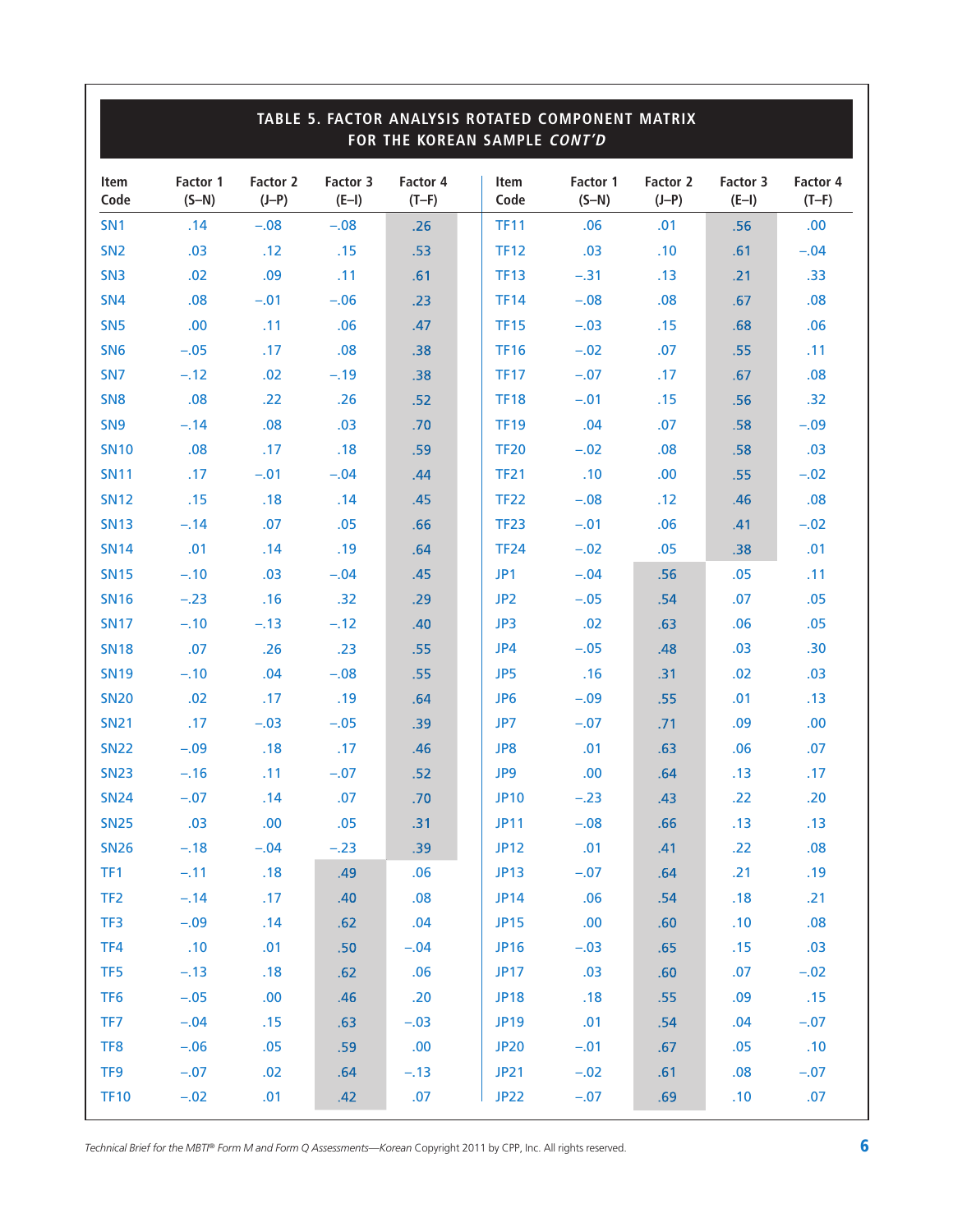|                                         | <b>Korean Sample</b> | <b>U.S. National Representative Sample</b> |  |
|-----------------------------------------|----------------------|--------------------------------------------|--|
| Form Q Facets                           | Cronbach's Alpha     | Cronbach's Alpha                           |  |
| E-I Facets                              |                      |                                            |  |
| Initiating-Receiving                    | .80                  | .85                                        |  |
| <b>Expressive-Contained</b>             | .76                  | .79                                        |  |
| Gregarious-Intimate                     | .78                  | .60                                        |  |
| Active-Reflective                       | .69                  | .59                                        |  |
| Enthusiastic-Quiet                      | .74                  | .72                                        |  |
| <b>S-N Facets</b>                       |                      |                                            |  |
| Concrete-Abstract                       | .75                  | .81                                        |  |
| Realistic-Imaginative                   | .73                  | .79                                        |  |
| <b>Practical-Conceptual</b>             | .46                  | .67                                        |  |
| <b>Experiential-Theoretical</b>         | .64                  | .83                                        |  |
| <b>Traditional-Original</b>             | .77                  | .76                                        |  |
| T-F Facets                              |                      |                                            |  |
| Logical-Empathetic                      | .80                  | .80                                        |  |
| Reasonable-Compassionate                | .77                  | .77                                        |  |
| Questioning-Accommodating               | .33                  | .57                                        |  |
| <b>Critical-Accepting</b>               | .50                  | .60                                        |  |
| Tough-Tender                            | .81                  | .81                                        |  |
| J-P Facets                              |                      |                                            |  |
| Systematic-Casual                       | .77                  | .74                                        |  |
| Planful-Open-Ended                      | .77                  | .82                                        |  |
| <b>Early Starting-Pressure-Prompted</b> | .68                  | .70                                        |  |
| Scheduled-Spontaneous                   | .77                  | .82                                        |  |
| Methodical-Emergent                     | .60                  | .71                                        |  |

### **TABLE 6. MBTI® FORM Q FACET INTERNAL CONSISTENCY RELIABILITIES FOR THE KOREAN SAMPLE AND THE U.S. NATIONAL REPRESENTATIVE SAMPLE**

*Note:* Source for the U.S. National Representative Sample is Myers, McCaulley, Quenk, and Hammer (1998).

## **CONCLUSION**

The sample and analyses reported here demonstrate that the translation and measurement properties of the assessment are adequate. Therefore, translations of the MBTI Form M and Form Q assessments can be widely used with Korean speakers. As the MBTI assessment continues to grow, larger and more diverse samples will become available and the measurement properties of the MBTI Form M and Form Q assessments will continue to be evaluated.